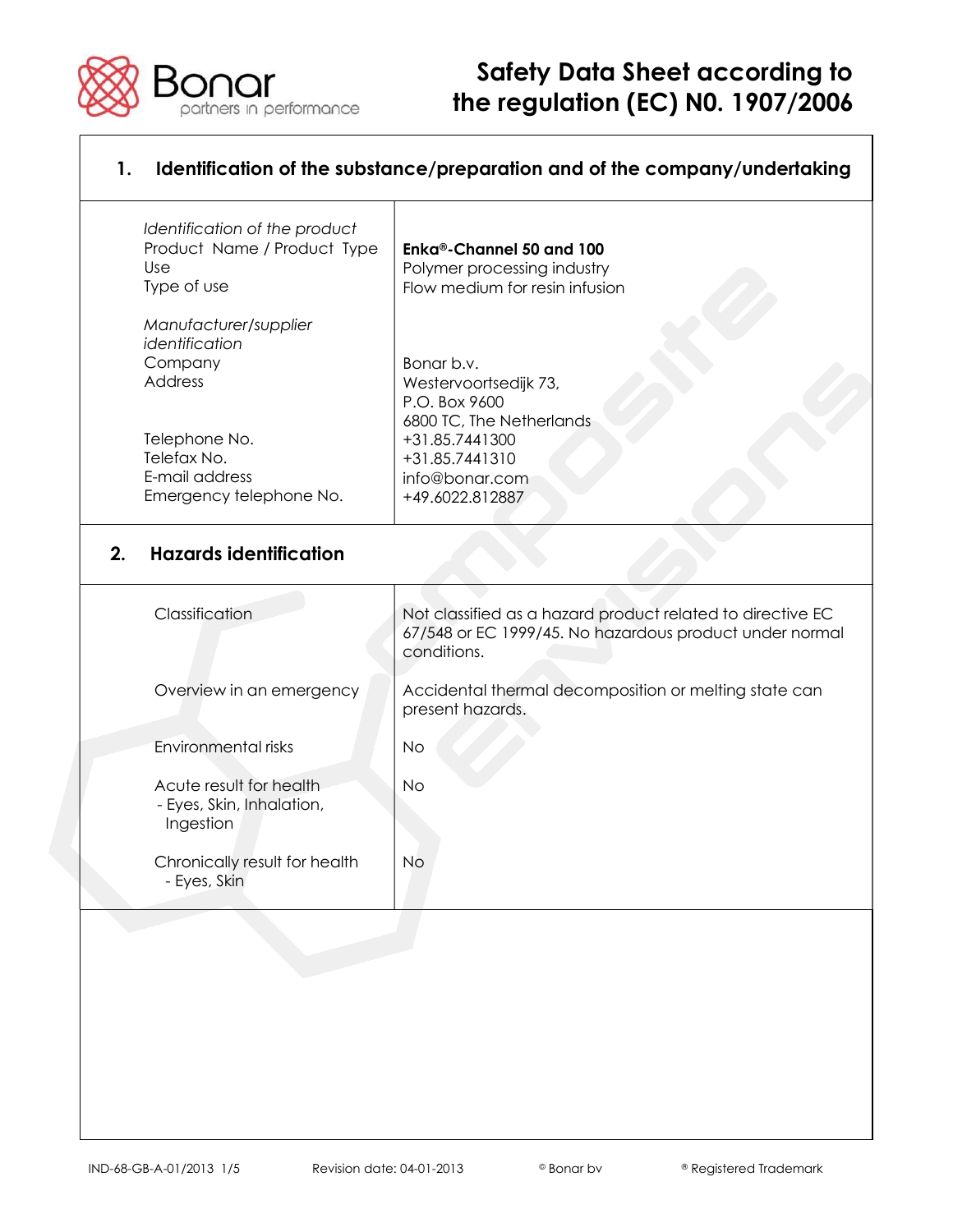## **3. Composition/Information on ingredients**

#### **Chemical characterisation and Hazardous ingredients:**

Two-dimensional open structured matting made from PP monofilaments, covered by a nonwoven, spunlaid bonded fleece made from PET and PA fibers. Contains no Hazardous Ingredients (EC) 1907/2006.

Chemical Safety Report is not required.

| Ingredients | Percentage % | CAS-no. | EINECS-no. | EC-no. | EC-Index-no. | Classification |
|-------------|--------------|---------|------------|--------|--------------|----------------|
| PP          | 6U           | n.a.    | n.a.       | n.a.   | n.a.         | n.a.           |
| PEI         | 28           | n.a.    | n.a.       | n.a.   | n.a.         | n.a.           |
| PA          |              | n.a.    | n.a.       | n.a.   | n.a.         | n.a.           |

## **4. First aid measures**

| No specific measures to be taken.<br>Eye Contact<br>No specific measures to be taken.<br>Skin Contact<br>No specific measures to be taken.<br>Ingestion<br>No specific measures to be taken.<br><b>Inhalation</b><br>No.<br>Supplementary medical<br>treatment |  |
|----------------------------------------------------------------------------------------------------------------------------------------------------------------------------------------------------------------------------------------------------------------|--|
|----------------------------------------------------------------------------------------------------------------------------------------------------------------------------------------------------------------------------------------------------------------|--|

### **5. Fire-fighting measures**

| <b>Flammable Properties</b>                   | Not classified as flammable.                                                                              |
|-----------------------------------------------|-----------------------------------------------------------------------------------------------------------|
| Special exposure hazard                       | For flammable and toxic fumes as well as skin with molten<br>materials, see part 10.                      |
| Extinguishing Media                           | Water fog, foam, carbon dioxide, dry chemical.                                                            |
| Unsuitable Extinguishing Media                | None known.                                                                                               |
| Special Fire Fighting Protective<br>equipment | A self contained breathing apparatus and suitable<br>protective clothing must be worn in fire conditions. |
| Other information                             | Combustible.                                                                                              |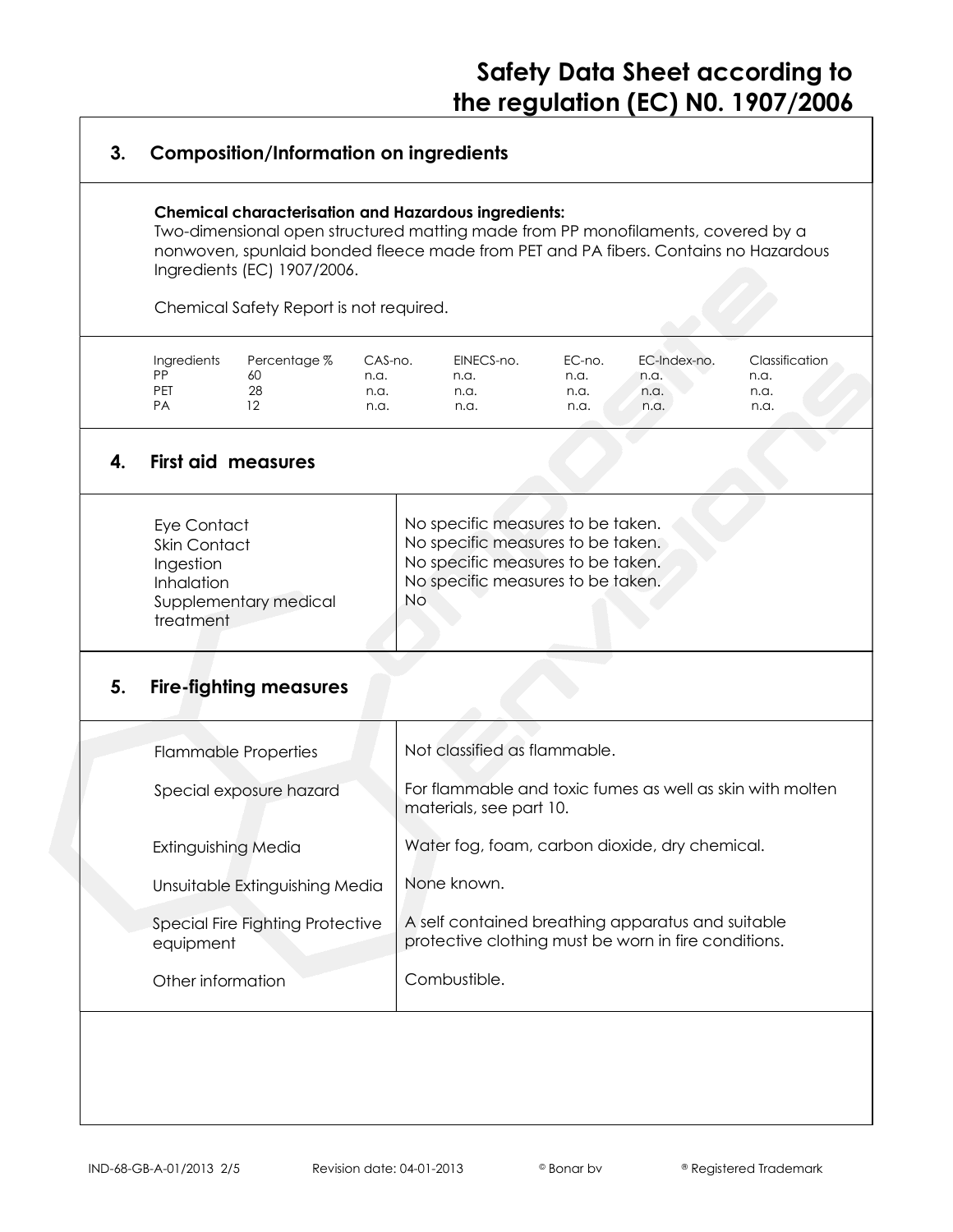# **Safety Data Sheet according to the regulation (EC) N0. 1907/2006**

| 6. | <b>Accidental release measures</b>                                                                                                                                                                                                                                                                                                                                            |                                                                                                                                                                                                                                                                                                                                                                   |  |  |
|----|-------------------------------------------------------------------------------------------------------------------------------------------------------------------------------------------------------------------------------------------------------------------------------------------------------------------------------------------------------------------------------|-------------------------------------------------------------------------------------------------------------------------------------------------------------------------------------------------------------------------------------------------------------------------------------------------------------------------------------------------------------------|--|--|
|    | Personal precautions<br>Environmental precautions<br>Methods for Cleaning up                                                                                                                                                                                                                                                                                                  | None.<br>None.<br>No specific cleaning methods.                                                                                                                                                                                                                                                                                                                   |  |  |
| 7. | <b>Handling and storage</b>                                                                                                                                                                                                                                                                                                                                                   |                                                                                                                                                                                                                                                                                                                                                                   |  |  |
|    | Handling<br>Storage                                                                                                                                                                                                                                                                                                                                                           | No specific requirements.<br>No specific requirements.                                                                                                                                                                                                                                                                                                            |  |  |
| 8. | <b>Exposure controls/personal protection</b>                                                                                                                                                                                                                                                                                                                                  |                                                                                                                                                                                                                                                                                                                                                                   |  |  |
|    | Personal protective<br>equipment:<br>Hand protection:<br>Inhalation protection:<br>Eye protection:<br>Hygiene measures:                                                                                                                                                                                                                                                       | No specific measures.<br>No specific measures.<br>No specific measures.<br>No specific measures.<br>No specific measures.                                                                                                                                                                                                                                         |  |  |
| 9. | <b>Physical and chemical properties</b>                                                                                                                                                                                                                                                                                                                                       |                                                                                                                                                                                                                                                                                                                                                                   |  |  |
|    | Form<br>Colour<br>Odour<br>pH –value<br>Melting point<br>Boiling point/boiling range<br>Autoignition temperature<br>Flash point<br>Flammability (solid, gas)<br>Autoflammability<br><b>Explosion limits</b><br>Lower<br>Upper<br>Oxidizing properties<br>Vapour pressure<br>Relative density<br>Solubility in water<br>Viscosity<br>Partition coefficient:<br>n.octanol/water | Solid.<br>Grey, black.<br>Odourless.<br>Not applicable.<br>Approx. 155-170 °C (PP), approx. 254 °C (PET), approx. 214 °C<br>(PA)<br>Not applicable.<br>Not applicable.<br>Not easily (see point 10).<br>Approx. 350 °C.<br>Not applicable.<br>Not applicable.<br>Not applicable.<br>Not applicable.<br>Not applicable.<br>Insoluble.<br>Solid.<br>Not applicable. |  |  |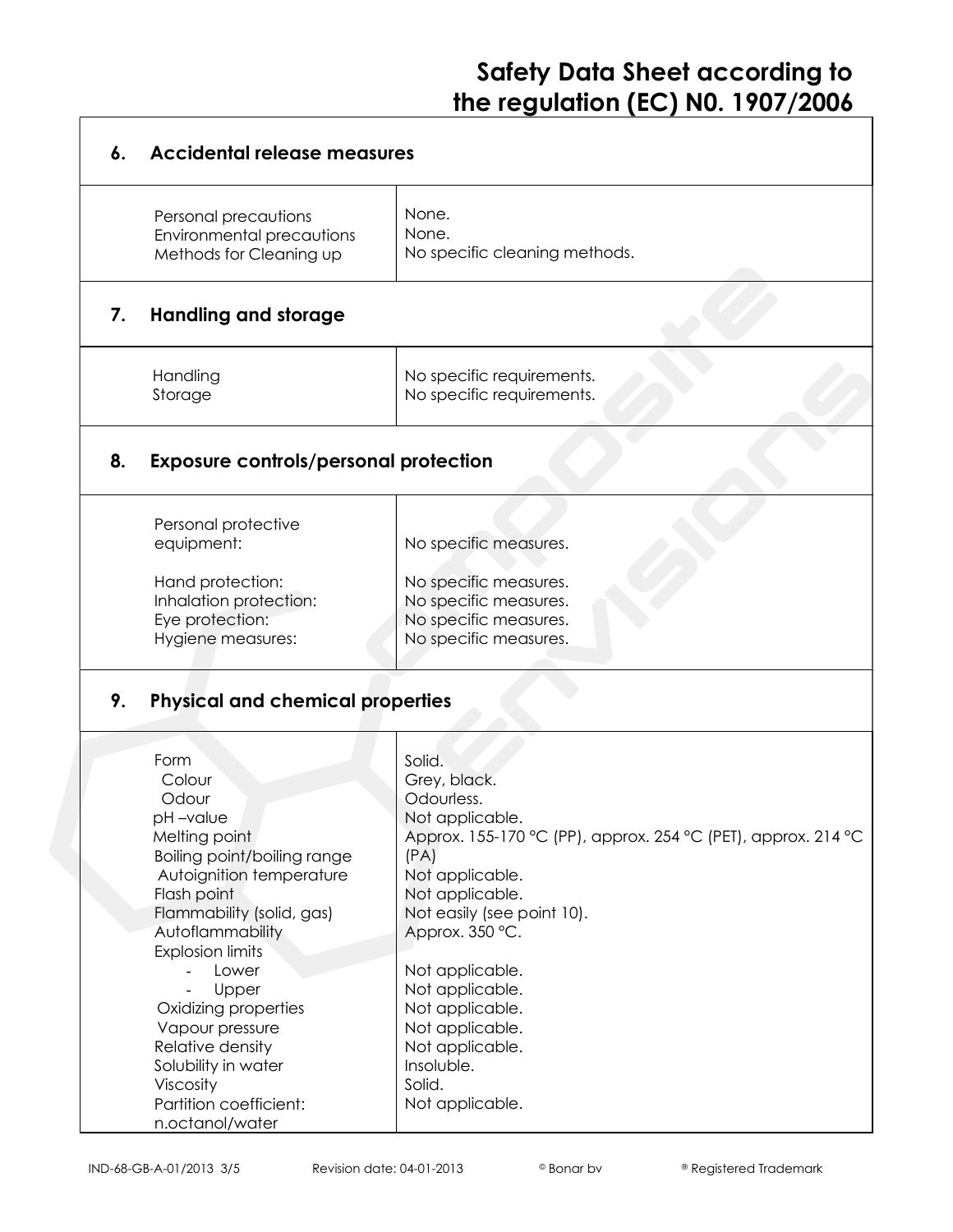### **10. Stability and reactivity**

- Stable under normal conditions.
- Under thermal decomposition flammable and toxic fumes can be generated.
- Above 300 °C toxic and flammable gases, carbon monoxide may be released. The generation of cleavage and oxidation products is subject to fire conditions. Non burned residues and contaminated water after fire fighting should be disposed of in compliance with official reaulations.
- Molten material should not be in contact with the skin to which it can adhere causing burning wounds.

### **11. Toxicological information**

| Acute oral toxical LD <sub>50</sub> (oral<br>rate) | Not determined.                                                                            |
|----------------------------------------------------|--------------------------------------------------------------------------------------------|
| Skin contact, Eye contact,<br>Ingestion            | No toxicological reactions/effects known under normal<br>conditions.                       |
| Long Term Exposure                                 | No toxicological reactions/effects known under normal<br>conditions.                       |
|                                                    | Note: Under decomposition conditions: toxic fumes and<br>contaminated water, see point 10. |

## **12. Ecological information**

Environmental damage of this product is not known.

### **13. Disposal considerations**

| Methods of Disposal       | As non hazardous solid waste, depending on local<br>legislation, nonwoven can be disposed towards:<br>Landfill<br>Recycling<br>Incineration |
|---------------------------|---------------------------------------------------------------------------------------------------------------------------------------------|
| Uncleaned packaging       | Not applicable.                                                                                                                             |
| 14. Transport information |                                                                                                                                             |
|                           |                                                                                                                                             |

Not specific request. Not classified in ADR - RID – ADN – ADNR – IMDG – ICAO/IATA

 $\bullet$